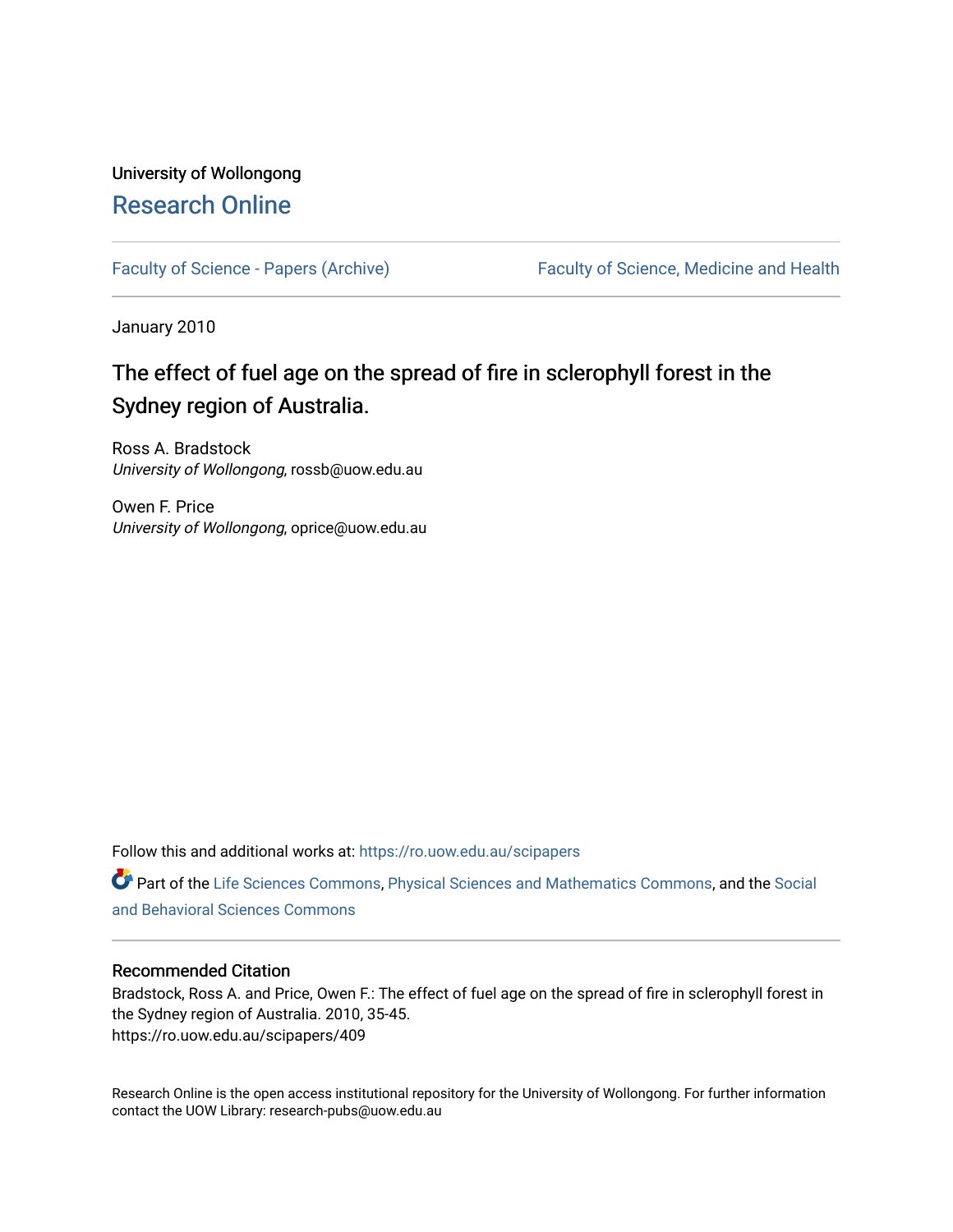# The effect of fuel age on the spread of fire in sclerophyll forest in the Sydney region of Australia.

# Abstract

We investigated the effect of fuel age on the truncation of spread of unplanned fires using a set of 1473 patches in the Sydney region of Australia. Twenty-two percent of patches derived from prescribed fire experienced a subsequent unplanned fire within 5 years, compared with 42% of patches derived from unplanned fires. Among those encounters, the subsequent unplanned fire stopped at the leading edge of 18% of prescribed patches and 11% of unplanned patches. In comparison, the subsequent fire stopped somewhere in the patch for 44% of both prescribed and unplanned fires. Overall, there was a 10% chance that a prescribed burn patch would experience an unplanned fire that stops within the patch. Statistical modelling revealed that the presence of a road barrier was the best predictor of the likelihood of stopping on the leading edge, but fuel age and weather also had an influence. Stopping on the trailing edge was less influenced by the variables analysed. In extreme weather, even 1-year-old patches have a low likelihood of stopping unplanned fires. Fuel age had little influence on the spread of unplanned fires. Consequently, prescribed fires will be most effective when sited at the urban interface where resultant reduced unplanned fire intensity will be a benefit.

# Keywords

region, australia, fuel, effect, age, spread, fire, sclerophyll, forest, sydney

## **Disciplines**

Life Sciences | Physical Sciences and Mathematics | Social and Behavioral Sciences

## Publication Details

Bradstock, R. A. & Price, O. F. (2010). The effect of fuel age on the spread of fire in sclerophyll forest in the Sydney region of Australia.. International Journal of Wildland Fire, 19 (1), 35-45.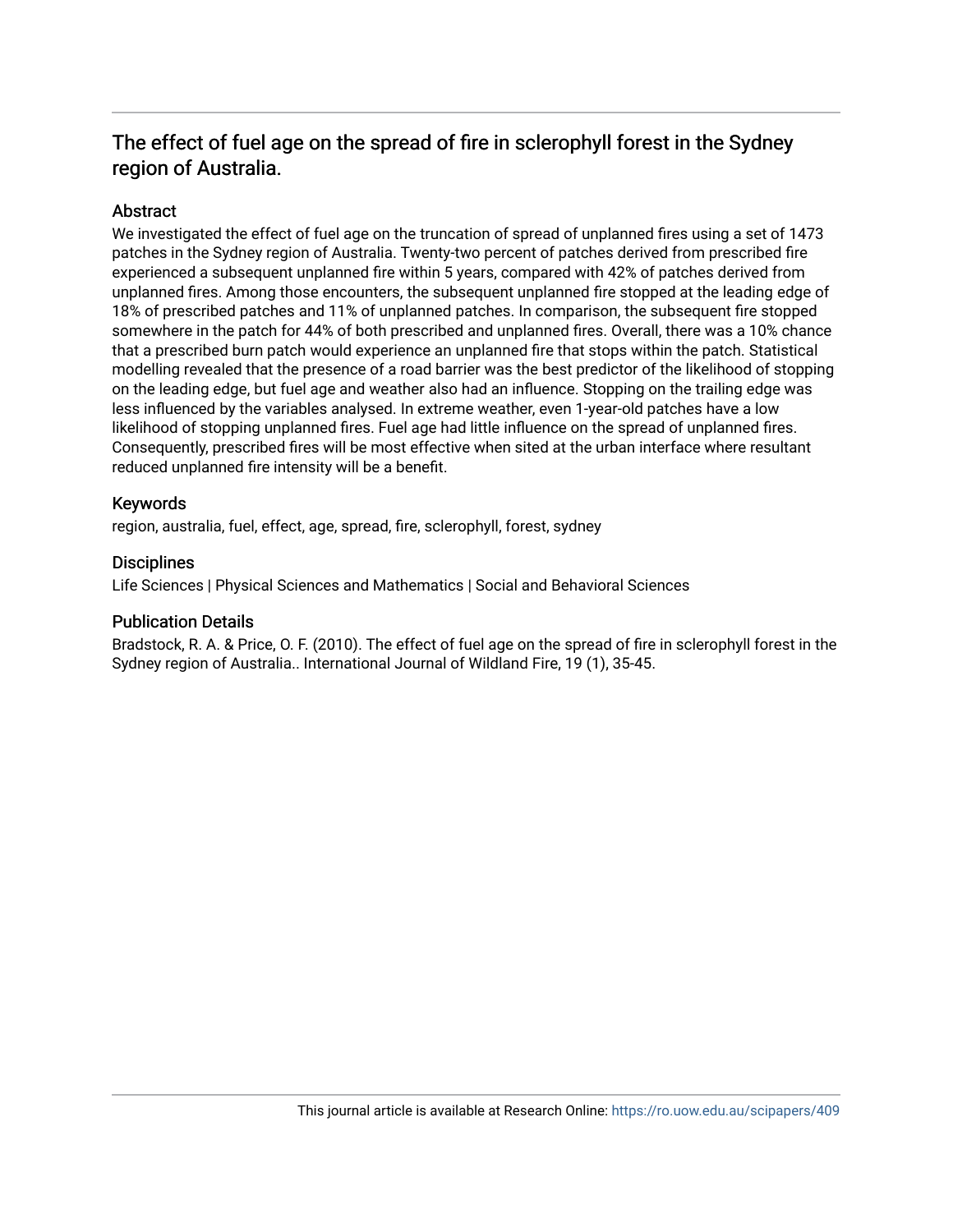# **The effect of fuel age on the spread of fire in sclerophyll forest in the Sydney region of Australia**

*Owen F. Price*<sup>A,B</sup> and Ross A. Bradstock<sup>A</sup>

<sup>A</sup>Centre for Environmental Risk Management of Bushfire, University of Wollongong, Wollongong, NSW 2522, Australia.

BCorresponding author. Email: [oprice@uow.edu.au](mailto:oprice@uow.edu.au)

**Abstract.** We investigated the effect of fuel age on the truncation of spread of unplanned fires using a set of 1473 patches in the Sydney region of Australia. Twenty-two percent of patches derived from prescribed fire experienced a subsequent unplanned fire within 5 years, compared with 42% of patches derived from unplanned fires. Among those encounters, the subsequent unplanned fire stopped at the leading edge of 18% of prescribed patches and 11% of unplanned patches. In comparison, the subsequent fire stopped somewhere in the patch for 44% of both prescribed and unplanned fires. Overall, there was a 10% chance that a prescribed burn patch would experience an unplanned fire that stops within the patch. Statistical modelling revealed that the presence of a road barrier was the best predictor of the likelihood of stopping on the leading edge, but fuel age and weather also had an influence. Stopping on the trailing edge was less influenced by the variables analysed. In extreme weather, even 1-year-old patches have a low likelihood of stopping unplanned fires. Fuel age had little influence on the spread of unplanned fires. Consequently, prescribed fires will be most effective when sited at the urban interface where resultant reduced unplanned fire intensity will be a benefit.

**Additional keywords:** bushfire risk, fire management, prescribed burning.

#### **Introduction**

Unplanned fires (wildfires) present a serious risk to life and property at the urban interface of Sydney (Gill *et al*. 2003), as they do in many other parts of the world (Keeley *et al*. 1999). In recent years the average loss of houses in Australia is ∼84 per annum, which is an economic cost on a similar scale to cyclone and earthquake damage (McAneney 2005). Manipulation of fuel via prescribed burning is one of the major management strategies used to reduce unplanned fire risk in the Sydney region (Bradstock *et al*. 1998*a*) and throughout the world, but as Fernandes and Botelho (2003) found 'the efficacy of prescribed fire at reducing unplanned fire risk is frequently mentioned as a matter of fact but the basic premise is seldom questioned'. In particular, the effect of prescribed burns on unplanned fires burning under extreme fire weather has not been quantified (Raison *et al*. 1983; Cheney 1994).

Prescribed fire (for fine fuel or 'hazard'reduction) potentially reduces the litter fuel load for several years, and thus there is an ephemeral window after treatment when there may be several possible effects on any subsequent unplanned fire that encounters the treated patch. The rate of spread and intensity of the unplanned fire may be reduced, often to such an extent that fire fighters are able to control the fire in that area. This phenomenon is supported by widespread theoretical and empirical evidence (McArthur 1962; Luke and McArthur 1977; Cheney 1994; Fernandes and Botelho 2003; McCarthy and Tolhurst 2004; Gould *et al*. 2007). Fuel reduction may also reduce the occurrence of spotting (Grant and Wouters 1993) and the likelihood of ignition (Cheney 1994). However, it is recognised that

there is uncertainty over the effectiveness of fuel reduction under extreme fire weather (Raison *et al*. 1983).

This study focuses on another effect: that patches with low fuel age may stop an unplanned fire, thus directly influencing its spread and ultimate size (Gill and Bradstock 1999). There are documented cases where unplanned fires stopped in low-age fuel created through prescribed burning (Rawson *et al*. 1985; Underwood *et al*. 1985; Grant and Wouters 1993). However, these studies of prescribed fire effectiveness have used small samples (no more than 10), selected because they were effective, and hence effectiveness could not be quantified in a probabilistic sense. Moreover, most of the effective cases had fuels that were less than 1 year old.

There is controversy over the use of prescribed fire (Conroy 1996), due to the possible deleterious effects on biodiversity of frequent burning (Catling 1991; Morrison *et al*. 1996), the occasional escape of prescribed fires (Bradstock *et al*. 1998*a*) and negative perceptions of fires among the community (Jasper 1999). Nevertheless, extensive application of prescribed burning is widely advocated as the principal means of risk mitigation (Clack 2003; Doogan 2006). Given this controversy, empirical insights into fuel-age effects on risk are needed. As Bradstock (2003) noted, the principal knowledge gap in relation to unplanned fire risk is the lack of understanding of how unplanned fires are influenced by management actions.

Prescribed fires are actually a minor source of low fuel-age patches in the Sydney region, because unplanned fires currently burn a much greater proportion of the region than do prescribed fires.To be comprehensive, an analysis of fuel-age effects should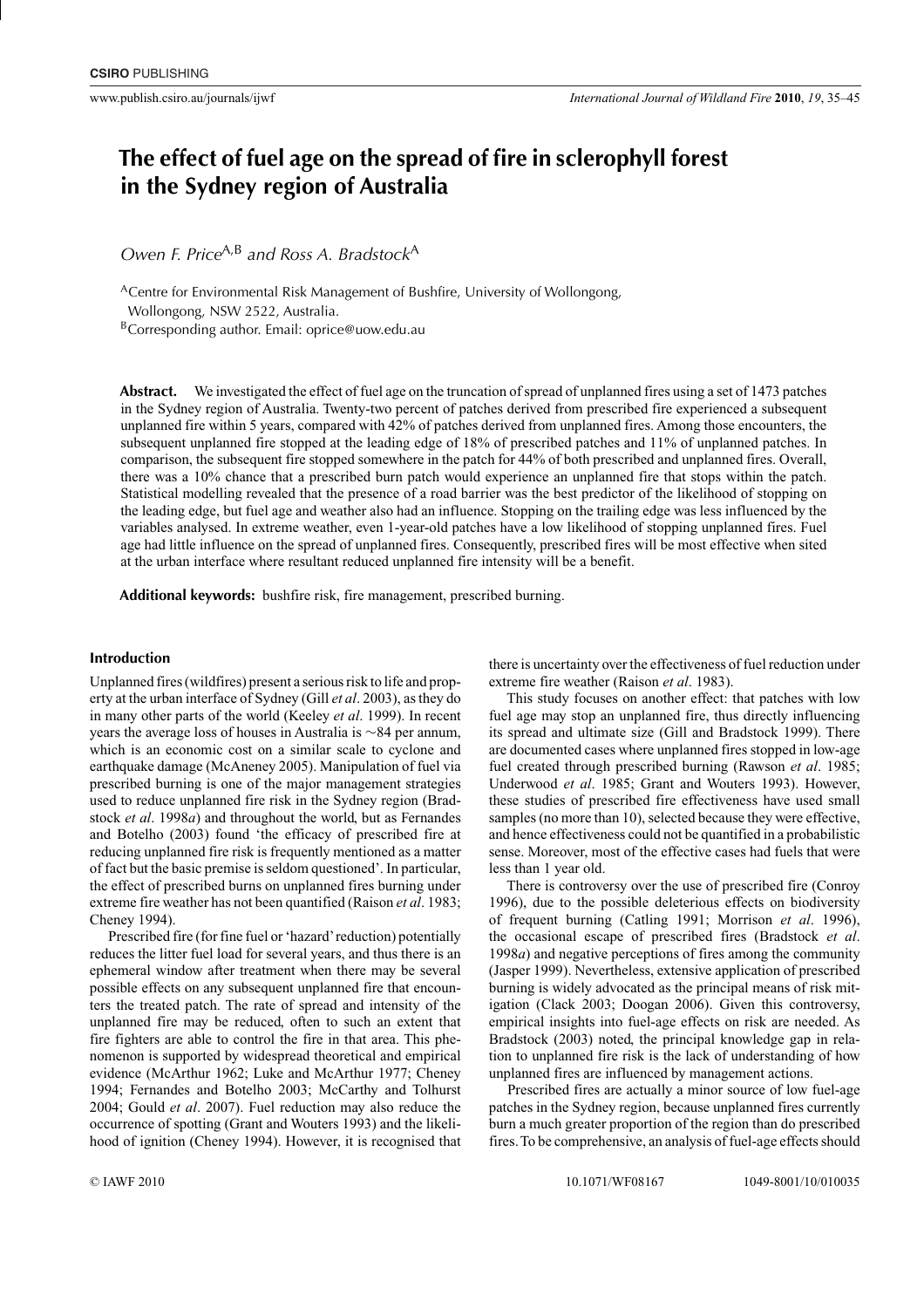

**Fig. 1.** The study area. Forested areas are shaded, and postcode boundaries are included to give an impression of population density.

include both sources of patches. Indeed, prescribed fires may not be as effective in terms of fuel reduction as unplanned fires, because prescribed fires usually burn with lower intensity and do not remove as much fuel (Raison *et al*. 1983; Morrison *et al*. 1996). A comparison between the efficacy of prescribed and unplanned fires would help to determine whether prescribed burns are less effective in influencing the progress of unplanned fires.

The availability of fire history mapping (of prescribed and unplanned fires) provides an opportunity to use statistical methods to investigate the effects of fuel age. In the present study, we use a sample of over 1400 fires (New South Wales Department of Environment and Climate Change, unpubl. data) to estimate empirically the chance that unplanned fires were impeded when they met previously burnt patches of differing age and type (prescribed or unplanned fire). Our emphasis was on estimating the probability of fuel age impeding the spread of unplanned fires as this information is required to form a comprehensive understanding of risk to values such as adjacent properties. We also used Geographical Information Systems (GIS) layers of vegetation type, topography and roads and daily weather records for Sydney to examine their effects as covariates of fuel age as predictors of stopping success. This study used a similar approach to a previous study of the effectiveness of fire breaks at stopping fire in the savannas of northern Australia (Price *et al*. 2007).

## **Methods**

## *Study area*

The study focussed on the forested coastal and mountainous hinterland of Sydney, stretching from Wollongong to Newcastle in central New South Wales (NSW; Fig. 1). The total area is  $40090 \text{ km}^2$ . The dominant vegetation type in the region is dry sclerophyll eucalypt forests and woodlands (Keith 2004). Rainforests, wetlands, heathlands and grasslands represent only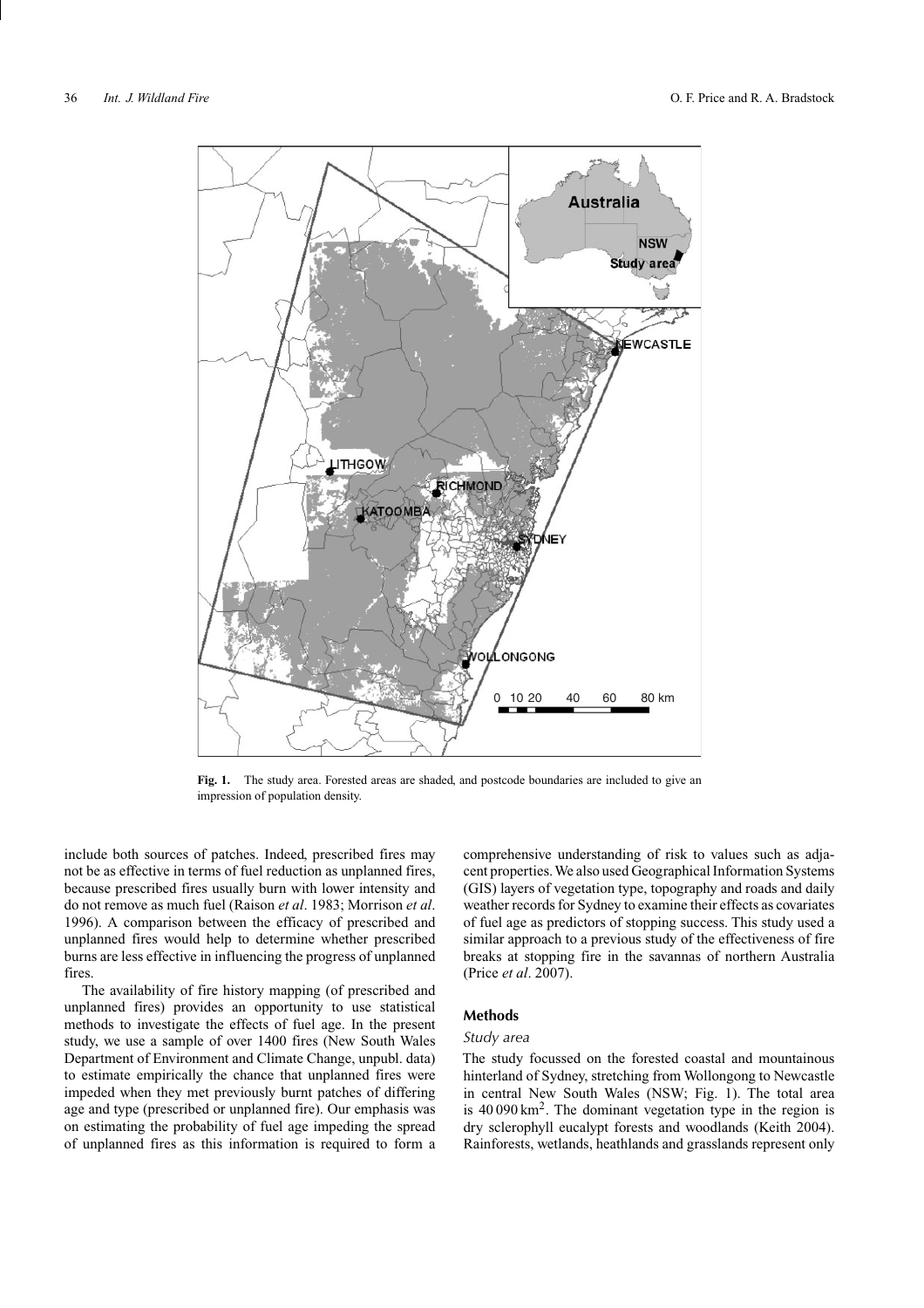minor components of the vegetation (*<*2% each, Tozer *et al*. 2006).There are also large areas cleared for urban or agricultural uses, so that the forested component is 19 200 km<sup>2</sup>. The forests are mostly located on heavily dissected sandstone plateaux tablelands within National Parks, although some are within managed State Forests and private land.

### *Data*

The historical fire data comprise GIS layers created annually for unplanned fires and prescribed fires, extending back to 1991 (drawn from a series extending back to the 1960s; NSW Department of Environment and Climate Change, unpubl. data). Usually, the fire perimeter was drawn onto a 1 : 25 000 topographic map and then digitised. In 2001, the data were collated into a database, checked and metadata were prepared. The stated positional accuracy of the metadata was between 10 and 100 m. The data have been reviewed subsequently and found to improve in accuracy over time (de Ligt 2005), so we assumed that fires after 1990 would have low levels of error. We cross checked the alignment of fire boundaries with landscape features such as rivers and roads identified on 1 : 25 000 scale digital topographic maps (from Geoscience Australia) and found that the spatial accuracy was within 20 m. Also, we found that internal patchiness was mapped for 8 of the 16 years we used and these 8 years constitute 94% of the area burnt by unplanned fires over the period (1991–2006 fire seasons). We also checked our interpretation of the results of 26 randomly selected cases (i.e. where an unplanned fire burned though a patch of known time since last fire status) from the Blue Mountains district. This was done in consultation with the chief fire officer, whose tenure spanned the relevant time period (J. Tolhurst, pers. comm.). He confirmed that the fire mapping accurately described either what he remembered or what most likely happened in all cases.

All of the prescribed and unplanned fires from a 10-year period (fire seasons 1991–92 to 2000–01) were used as the sample, with several exceptions. Patches smaller than 1 ha were not used. To reduce pseudoreplication, where two or more patches from the same year had a common boundary, only the largest one was used. In 18 cases it was impossible to determine how the patch influenced subsequent unplanned fire behaviour, usually because the unplanned fire boundary was poorly mapped. The total sample was 1473, comprising 671 prescribed and 802 unplanned fires, which was 73% of all the mapped fires.

For each patch, several measures relating to the behaviour of subsequent unplanned fires (up to the 2005–06 fire season) on the boundary of the patch were recorded: (1) whether an unplanned fire ever reached the leading edge of the patch; (2) if so, the fuelage; and (3) whether it stopped at the leading edge (failed to burn any of the patch) or (4) stopped on the trailing edge (stopped somewhere within the patch). Using this definition, all leadingedge successes were also trailing-edge successes. The minimum fuel age assigned was 1 year, meaning the patch experienced an unplanned fire in the fire season following that in which it burnt. In reality this may have been as little as 6 months or as much as 18 months, depending on the exact timing of the two fires. We did not include fire-meets-patch events where both fires occurred in the same fire season (July to June) because we could not determine which fire occurred first. Where an unplanned fire

ignited within a previous fire patch, we assigned a leading-edge failure. If this fire remained contained within the fire patch we assigned a trailing-edge success.

A range of biophysical variables were also calculated for each patch using ArcMap 9.2 GIS tools (Environmental Systems Research Institute, Redlands, CA, USA) including: the dominant vegetation, aspect, slope, topographic position, and whether a road formed the boundary between the patches. Vegetation was derived from the 1 : 100 000 vegetation map of south-east NSW by Tozer *et al*. (2006). We used the map to define broad vegetation types of which two occurred as the dominant type in patches: rainforest and eucalypt forest. The topographic position measurements were derived from a 25-m resolution Digital Elevation Model developed from 1 : 50 000 scale, 10-m contour data by the NSW Department of Information Technology and Management, and the road information was from the 1 : 25 000 topographic map layers.

The date that the unplanned fire encountered each target patch was estimated by reference to remotely sensed hotspot data from the NOAA-AVHRR sensor (National Oceanic and Atmospheric Administration-Advanced Very High Resolution Radiometer; Flannigan and Vonder Haar 1986), which consists of point information, to the nearest km, of where fire activity was present in the night following any date. These data were obtained from Geoscience Australia [\(https://acres.ga.gov.au/noaa\\_data,](https://acres.ga.gov.au/noaa_data) accessed February 2008). In approximately one-third of the cases, dating was not possible, either because the hotspot data was not available before 1998 or because the assessment was ambiguous (e.g. the nearest hostpot was more than 3 km from the patch boundary).

For dated encounters, the weather record was interrogated to obtain weather measurements. Data from three weather stations (Sydney, Richmond and Katoomba) were used and events were allocated to the closest station except that any within 10 km of the ocean were assigned to Sydney to account for coastal weather patterns. A lapse rate of  $0.98^{\circ}$ C/100 m was applied to the temperature readings for events that had a different elevation to their assigned station.

The weather data has previously been adapted by Hennessy *et al*. (2005) to calculate daily values of the McArthur Mark 5 Forest Fire Danger Index, (Noble *et al*. 1980) and the Mount Soil Dryness Index. Forest Fire Danger Index is a function of wind speed, temperature, humidity and a drought factor and is routinely used to predict bushfire risk (Bradstock *et al*. 1998*a*). Soil Dryness Index is a drought index that describes how much rain would be needed to saturate a column of soil and is calculated from the number of days without rain (Mount 1972; Li *et al*. 2003). In addition to these derived variables, several raw variables were included: wind speed and humidity (all at 1500 hours) and maximum temperature. All of the variables used are listed and described in Table 1. GIS analyses were conducted using ArcMap 9.2 and extensions (ESRI 2005).

### *Analysis*

The proportion of prescribed and unplanned fire patches that experienced a subsequent unplanned fire and the overall effectiveness at stopping were calculated, and the relationship between effectiveness and fuel age was illustrated graphically.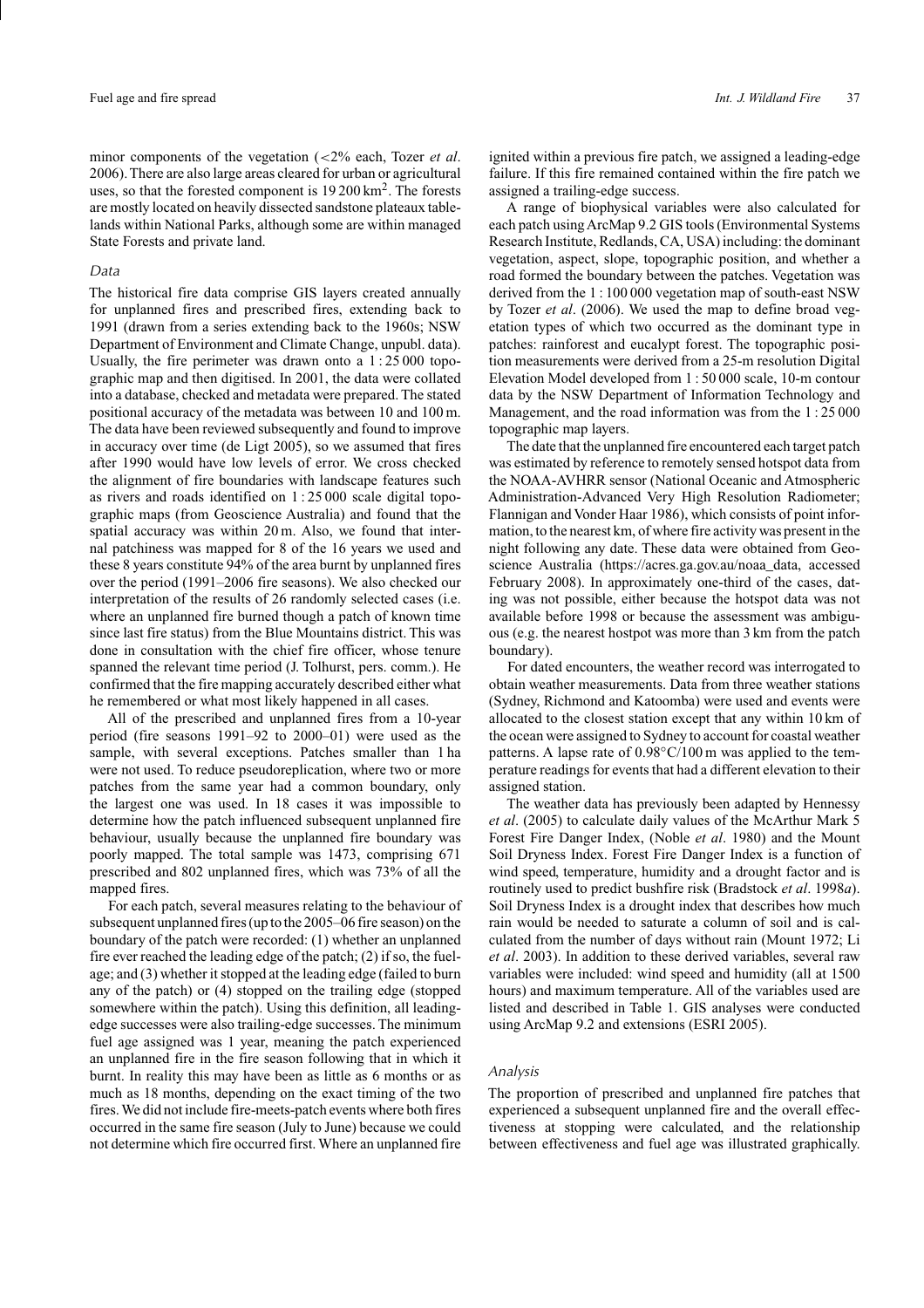#### **Table 1. Variables used in the analysis**

DEM, Digital Elevation Model; FFDI, Forest Fire Danger Index; KDBI, Keetch–Byram Dryness Index; SDI, Soil Dryness Index

| Variable name        | Description                                                                                                                                                                 |
|----------------------|-----------------------------------------------------------------------------------------------------------------------------------------------------------------------------|
| Fire patch           |                                                                                                                                                                             |
| Fire type            | Planned or unplanned fire                                                                                                                                                   |
| Log area             | Area of patch (natural log of ha)                                                                                                                                           |
| Wild fire            | Whether the patch experienced an unplanned fire $(0 \text{ or } 1)$                                                                                                         |
| Fuel age             | Time between patch burn and subsequent unplanned fire (years)                                                                                                               |
| Leading-edge stop    | Whether unplanned fire stopped on leading edge $(0 \text{ or } 1)$                                                                                                          |
| Trailing-edge stop   | Whether unplanned fire stopped on trailing edge $(0 \text{ or } 1)$                                                                                                         |
| Biophysical          |                                                                                                                                                                             |
| Topographic position | Topographic position where $0 =$ valley, $100 =$ hilltop (calculated from local maximum and minimum<br>elevation using 1-km square moving windows on a 25-m resolution DEM) |
| Slope                | Mean slope of the patch (derived from DEM)                                                                                                                                  |
| Aspect               | Dominant aspect quadrant (NE, SE, SW, NW)                                                                                                                                   |
| Road                 | Whether a road formed the boundary (on the leading edge for leading edge analysis or trailing edge<br>for trailing edge analysis) $(0 \text{ or } 1)$                       |
| Vegetation           | Simple vegetation type with the largest area in the patch: $1 = \text{moist}$ (rainforest, riparian),                                                                       |
|                      | $2 =$ dry schlerophyll forest. Derived from Tozer <i>et al.</i> (2006).                                                                                                     |
| Weather variables    |                                                                                                                                                                             |
| Maximum temperature  | Maximum temperature $(^{\circ}C)$ on date                                                                                                                                   |
| Humidity             | 1500 hours humidity on date                                                                                                                                                 |
| Wind speed           | 1500 hours wind speed on date                                                                                                                                               |
| Drought factor       | Drought factor calculated using the SDI method on date                                                                                                                      |
| <b>FFDI</b>          | Forest fire danger calculated using the KDBI method on date                                                                                                                 |

We focussed on patches with 5 years or less time since fire because many studies suggest that this is the approximate duration of effective fuel reduction (Adams and Simmons 1994; Morrison *et al*. 1996; Anon. 2003; Gould *et al*. 2007).

For those fire patches that experienced a subsequent unplanned fire (at any fuel age), we constructed generalised linear models (McCullagh and Nelder 1983) for the factors influencing stopping on the leading and trailing edges separately. As approximately one-third of patches had no weather data associated with them, the analysis was conducted twice: once with the whole sample but without weather variables and once with the relevant subset including the weather data.

Binomial models were constructed (response variable of 0 or 1) yielding an equation predicting the probability of stopping unplanned fires. Explanatory variables were grouped as patch variables, biophysical variables and weather variables. For each group, all possible models were compared using Akaike's Information Criterion (AIC) (Burnham and Anderson 2002) to identify the best model and any others that were supported (i.e.  $\Delta AIC < 2$ ). Then, using the same method, a combined model was derived, including all of the variables in the best model for each group. The best model for this combined analysis was considered to be the final model. This modelling approach identifies the relative contribution of the three groups of variables to the likelihood of stopping plus those variables that have a strong influence on stopping *v.* those that are substitutable for others.

The deviance and percentage of null deviance captured were used to assess the overall goodness of fit of each model presented, and the strength of the relationships for each variable in the final model was indicated by the *Z*-value for the estimate. In this analysis, we tested two interaction terms among the patch group of variables: namely the fuel age–fire type and log area–fire type interactions. These were specifically targeted to test the hypotheses: (1) that fuel takes longer to recover following unplanned fire than following prescribed fire; and (2) that this effect would mostly be evident for large unplanned fire patches. The modelling was conducted in the R statistical package (version 2.5.0; R Development Core Team 2007).

### **Results**

During the years of this study (i.e. fire seasons 1990–91 to 2006– 07) an annual mean of 7912 ha (0.41%) of the forested part of the study area was burnt by prescription and 94 389 ha (4.92%) by unplanned fires. The mean area of the prescribed fire sample (i.e. excluding those smaller than 1 ha) was 128.3 ha and the median was 18.9 ha, whereas unplanned fires were larger on average (mean 842.2 ha), although most were slightly smaller than prescribed fires (median 15.6 ha). The sample of patches that experienced an unplanned fire represented a relatively even spread of fuel ages (at least 40 cases for each age up to 10 years), and initial fire year (at least 30 for each year 1991–2000), but the 2001–02 fire season contributed almost half of the subsequent unplanned fires. Of the 671 prescribed fire patches, 333 subsequently experienced an unplanned fire (59.6%), but only 151 of these were within 5 years (22.5%). Of the 802 unplanned fires, 486 (60.6%) experienced a subsequent unplanned fire and 337 (42.0%) were within 5 years.

For the 151 prescribed fire patches that met an unplanned fire within 5 years, the unplanned fire stopped at the leading edge in 27 cases (17.9%) and at the trailing edge (i.e. somewhere within the patch) in 67 cases (44.4%). Even for 1-year-old fuel patches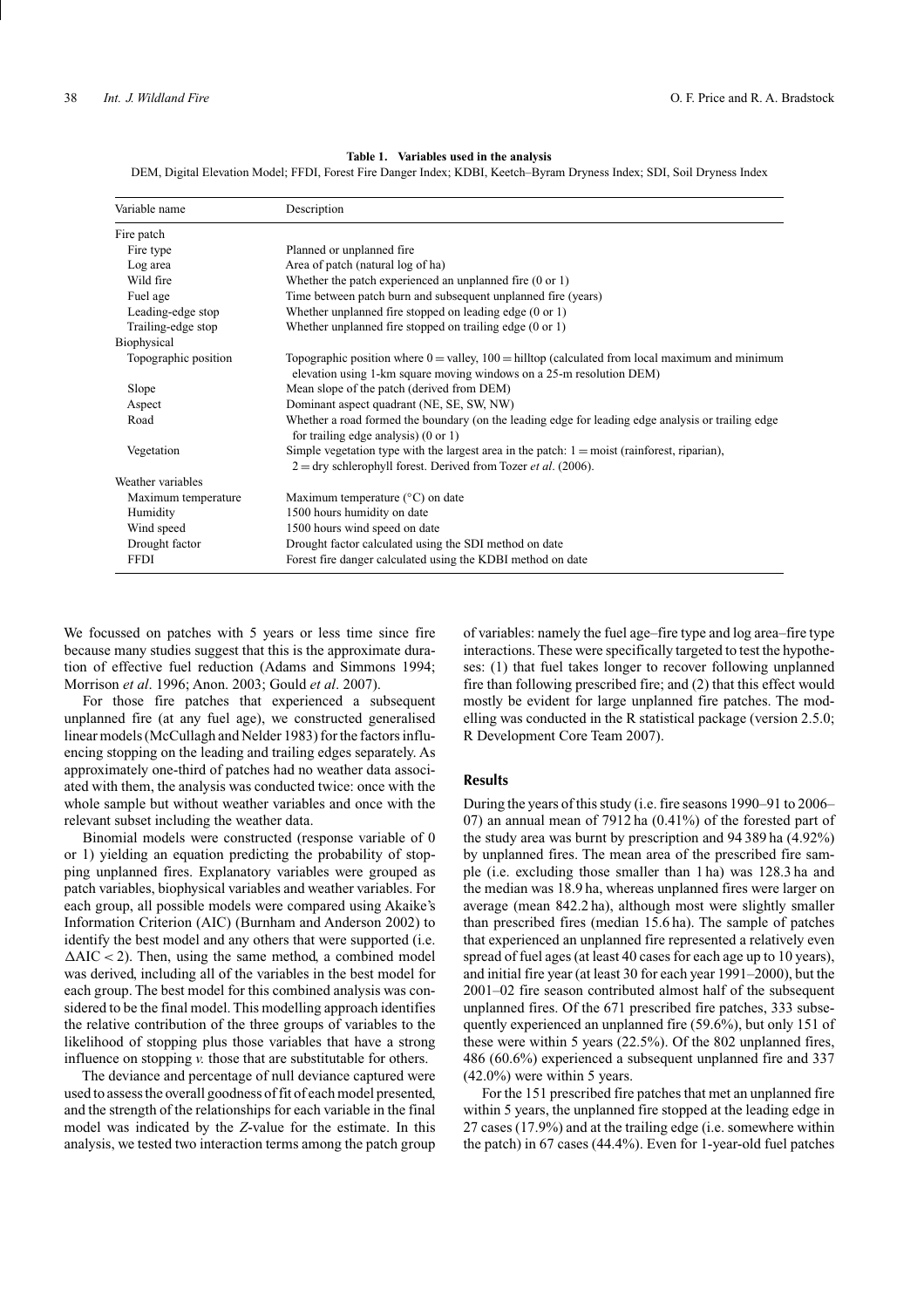

**Fig. 2.** The proportion of prescribed and wildfire patches that stopped subsequent wildfires on the leading edge, grouped by fuel age. Prescribed fires with road on boundary (*a*); prescribed fires with no road (*b*); wild fires with road (*c*); wild fires with no road (*d*). For fuel ages displaying a bar below zero on the *y*-axis, the sample size was less than 5 and so the proportion stopped was not calculated.

 $(n=40)$ , the success rate at the leading edge was 17.5%. For the 337 unplanned fire patches that experienced an unplanned fire within 5 years, it stopped at the leading edge in 36 cases (10.7%), and at the trailing edge in 148 cases (43.9%). After 5 years since the patch was burnt, the percentage of unplanned fires that stopped decreased to ∼4% for both prescribed and unplanned fires at the leading edge but to ∼20% at the trailing edge.

The presence of a road had a profound effect on stopping success on the leading edge but not the trailing edge. For prescribed fires that experienced an unplanned fire within 5 years, 34% of the fires stopped on the leading edge where there was a road, compared with only 8% where there was no road. For unplanned fire patches, the success was 41% with a road and only 5% without. The success on the trailing edge for prescribed fires was 41% with a road and 39% without and for unplanned fire patches the success was 54% with a road and 40% without. The relationships with fuel age for patches with and without roads are shown in Fig. 2 for leading-edge events and Fig. 3 for trailing-edge events.

The generalised linear models analysis for the leading edge without weather variables revealed that both biophysical and patch attributes influence stopping likelihood, but biophysical attributes more so (as judged by either the  $\triangle AIC$  or deviance captured for the best model for each group,Table 2).The final model contained fuel age, log area, vegetation type, road, and topographic position, and of these, road had the strongest relationship (assessed using the *Z*-value of the estimate, Table 3). Unplanned fires were more likely to stop if the burnt patch was recent, large (particularly for unplanned fire patches), with a low topographic position, but mostly if a road occurred on the boundary. The final model and the individual terms fuel age and topographic position were highly significant  $(P < 0.001)$ , but the model captured less than 25% of the total deviance. This means that most of the factors influencing fire stopping were not explained.

In the leading-edge model with weather, the patch model was the same as the model without weather but the biophysical model was slightly different (Table 2). The biophysical model had the best goodness of fit, followed by the patch model, with the weather model having much lower goodness of fit. Unplanned fires were less likely to stop under low humidity. The best of the combined models contained all the variables present in the group models, and had a slightly improved goodness of fit compared with the model without weather, capturing 28.8% of the null deviance. In this final model the log area term was not statistically significant, slope and the log area–fire type interaction were significant at the  $P < 0.05$  level and the other four terms were significant at the *P <* 0.01 level (Table 3). The presence of a road gives an approximate threefold increase in the likelihood of stopping irrespective of fuel age (Fig. 4*a*). The log area–fire type interaction showed that the highest likelihood of stopping subsequent unplanned fires occurs in large unplanned fire patches, followed by large prescribed burns, small prescribed burns and then small unplanned fires (Fig. 4*b*).The model equation predicts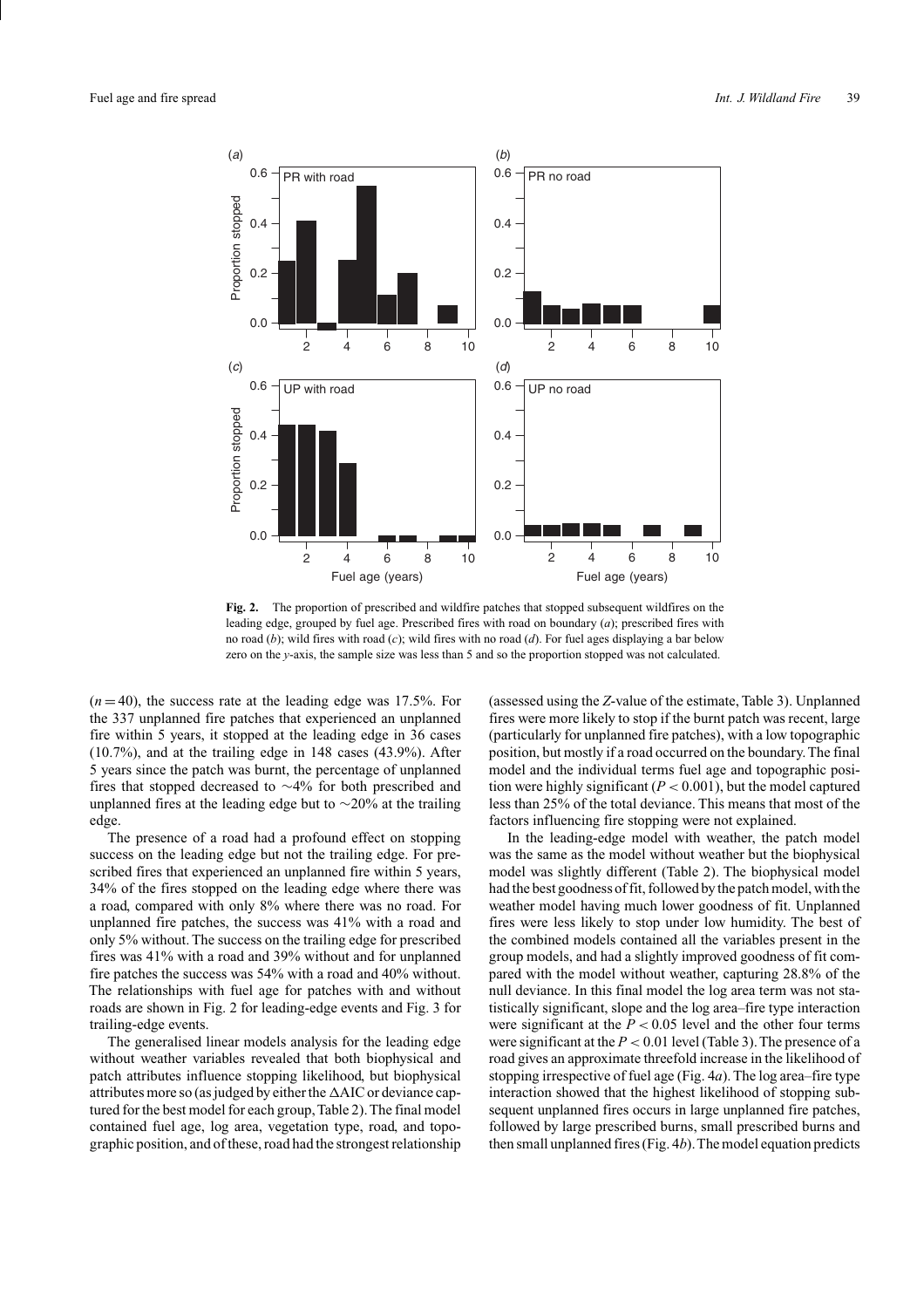

**Fig. 3.** The proportion of prescribed and wildfire patches that stopped subsequent wildfires on the trailing edge, grouped by fuel age. Prescribed fires with road on boundary (*a*); prescribed fires with no road (*b*); wild fires with road (*c*); wild fires with no road (*d*). For fuel ages displaying a bar below zero on the *y*-axis, the sample size was less than 5 and so the proportion stopped was not calculated.

that the maximum likelihood of a fire stopping, in favourable weather conditions and with a road and fuel age of 1 year, is  $~\sim 0.3$ 

The modelling results for the trailing edge without weather were weaker than the leading edge. The patch variables had slightly stronger relationships than the biophysical variables and the best combined models contained the same variables except for the addition of fire type and a fire type–log area interaction in the trailing-edge model (Table 2).

For the trailing edge with weather, the patch model had a stronger fit than the biophysical or weather model (which were similar) (Table 2). The patch model contained fuel age, log area, fire type and both the interaction terms. The weather model selected drought factor, humidity and maximum temperature, but there were many alternative models with other weather variables. The best combined model contained all of those selected in the group models except vegetation type, and captured 16.6% of the deviance. In this final model, the fuel age term is positive and not significant whereas the fuel age–fire type interaction is negative and highly significant. This means that the probability of fires stopping on the trailing edge is reduced over time, but only for unplanned fire patches. The fitted values of this relationship are illustrated in Fig. 5. The estimates for maximum temperature and dominant vegetation were not significant, whereas those for topographic position and the log area–fire type interaction were highly significant (at *P <* 0.001). In comparison to the leading edge (Fig. 4), the likelihood of stopping is higher, and less influenced by the variables analysed here.

### **Discussion**

The present study demonstrated that fuel age only has a limited probabilistic effect on the propagation of unplanned fires in the Sydney region. This is partly because ∼20% of the prescribed fire patches and 41% of unplanned fire patches experience an unplanned fire within 5 years, and partly because low fuelage patches rarely stop subsequent fires. The statistical models demonstrate that the presence of a road has the biggest influence on stopping success on the leading edge and that none of the variables studied here had much influence on stopping at the trailing edge. Moreover, where the unplanned fires are burning under strong winds, low humidity or during drought, the low fuel-age patches are even less effective. These are the conditions when a stopping effect will be critical to asset protection (Bradstock and Gill 2001).

Low fuel-age patches rarely experience an unplanned fire because unplanned fires are rare themselves: as less than 5% of the forested area is burnt by unplanned fires each year, it follows that by chance alone only 25% of low fuel-age patches would be expected to experience an unplanned fire within 5 years (i.e.  $5\% \times 5$  years).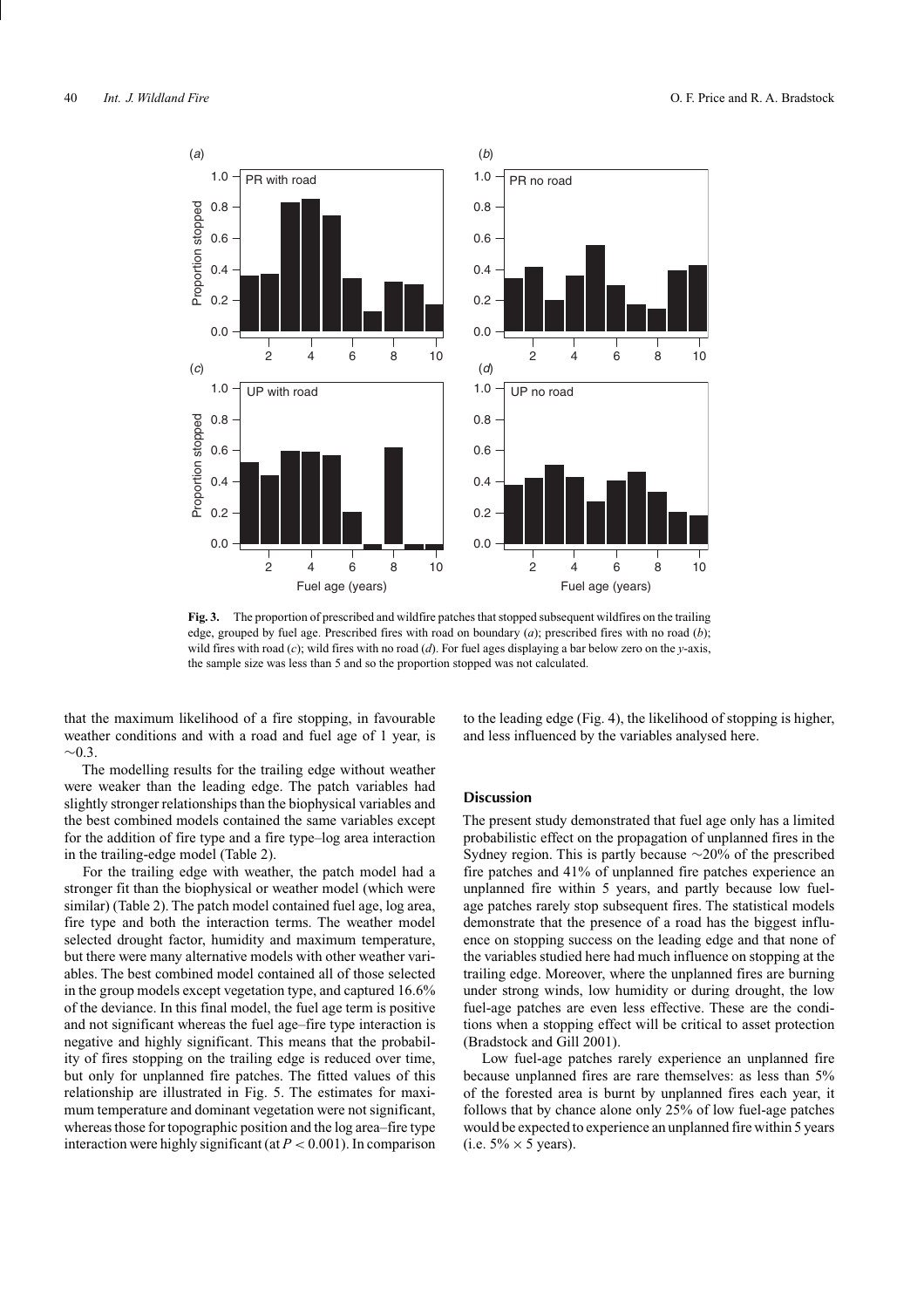| ¢                |   |
|------------------|---|
| ŋ<br>nroces<br>I | ¢ |
|                  |   |
| b                |   |
| ٠                |   |
| i                |   |
|                  |   |
|                  |   |
| l                |   |
| j                |   |
| ١                |   |
| d                |   |
| י<br>י<br>ì      |   |
| ١                |   |
| mod.             |   |
|                  |   |
| ;<br>c           | ¢ |
| ţ<br>١           |   |
| ï<br>ŗ           |   |
| j<br>r           |   |
|                  |   |
|                  |   |
|                  |   |
| j<br>t           |   |
|                  |   |
| ı                |   |
|                  |   |
| י<br>ו           |   |
|                  |   |

The table shows the best model and alternative models (Akaike's Information Criterion, AIC *<* $<$  2 compared to the best) for four analyses each comprising two or three classes of predictor variables and a combined model. AIC refers to the difference compared to the best combined model. FFDI, Forest Fire Danger Index

| Dependent             | Model              | Model term                                                                                                                                                                           | AIC             | <b>AAIC</b>  | Deviance       | $\overline{z}$ | Probability    |
|-----------------------|--------------------|--------------------------------------------------------------------------------------------------------------------------------------------------------------------------------------|-----------------|--------------|----------------|----------------|----------------|
|                       |                    |                                                                                                                                                                                      |                 |              | captured       | deviance (%)   |                |
| Leading edge<br>Patch | No weather<br>Best | Fuel age + Log area + Fire type + Log area-Fire type                                                                                                                                 | 462.35          | 61.34        | 53.73          | 10.6           | ${}_{0.001}$   |
|                       | Alt <sub>1</sub>   | Fuel age + Log area + Fire type                                                                                                                                                      | 463.44          | 62.43        | 50.64          | 10.0           | 0.001          |
|                       | Alt <sub>2</sub>   | Fuel age + Log area                                                                                                                                                                  | 463.71          | 62.70        | 48.37          | 9.6            | 0.001          |
| Biophysical           | Best               | Topographic position + Vegetation + Road                                                                                                                                             | 428.39          | 27.38        | 90.23          | 17.7           | 0.001          |
| Combined              | Best               | Fuel age + Log area + Vegetation + Road + Topographic position                                                                                                                       | 401.01          | 0.00         | 121.61         | 23.8           | 0.001          |
|                       | Alt <sub>1</sub>   | Fuel age + Log area + Fire type + Vegetation + Road + Topographic position + Log area-Fire type                                                                                      | 401.24          | 0.23         | 125.38         | 24.5           | 0.001          |
|                       | Alt <sub>2</sub>   | Fuel age + Log area + Road + Topographic position                                                                                                                                    | 402.09          | 1.08         | 118.53         | 23.2           | 0.001          |
| Leading edge          | Weather            |                                                                                                                                                                                      |                 |              |                |                |                |
| Patch                 | Best               | Fuel age + Log area + Fire type + Log area-Fire type                                                                                                                                 | 257.05          | 36.61        | 37.97          | 13.3           | 0.001          |
|                       | Alt <sub>1</sub>   | Fuel age + Log area + Fire type + Log area-Fire type + Fuel age-Fire type                                                                                                            | 257.99          | 37.55        | 39.03          | 13.7           | 0.001          |
| Biophysical           | Best               | Topographic position + Vegetation + Slope + Road                                                                                                                                     | 251.21          | 30.77        | 43.81          | 15.4           | 0.001          |
|                       | $\overline{A}$     | Topographic position + Vegetation + Road                                                                                                                                             | 252.26          | 31.82        | 40.76          | 14.8           | 0.001          |
| Weather               | Best               | Humidity + Wind speed                                                                                                                                                                | 274.71          | 54.27        | 16.31          | 5.7            | 0.001          |
|                       | Alt <sub>1</sub>   | Humidity                                                                                                                                                                             | 275.44          | 55.00        | 13.58          | 4.8            | 0.001          |
|                       | Alt <sub>2</sub>   | Max temp + Humidity                                                                                                                                                                  | 276.28          | 55.84        | 14.74          | 5.2            | 0.001          |
|                       | Alt <sub>3</sub>   | Max temp + Humidity + Wind speed                                                                                                                                                     | 276.16          | 55.72        | 16.87          | 5.9            | 0.001          |
| Combined              | Best               | Fuel age + Log area + Fire type + Log area-Fire type + Topographic position + Road + Humidity                                                                                        | 220.44          | 0.00         | 80.58          | 28.3           | 0.001          |
|                       | Alt <sub>1</sub>   | Fuel age + Log area + Fire type + Log area-Fire type + Topographic position + Road +                                                                                                 | 220.52          | 0.08         | 83.82          | 29.4           | 0.001          |
|                       |                    | Humidity + Wind speed                                                                                                                                                                |                 |              |                |                |                |
|                       | Alt <sub>2</sub>   | Fuel age + Log area + Fire type + Log area-Fire type + Topographic position + Road +                                                                                                 | 221.01          | 0.57         | 83.01          | 28.8           | 0.001          |
|                       |                    | Humidity + Vegetation                                                                                                                                                                |                 |              |                |                |                |
| Trailing edge         | No weather         |                                                                                                                                                                                      |                 |              |                |                |                |
| Patch                 | Best               | Fuel age + Log area + Fire type + Log area-Fire type                                                                                                                                 | 1013.1          | 43.54        | 90.1           | 8.2            | 0.001          |
|                       | Alt <sub>1</sub>   | Fuel age + Log area + Fire type + Log area-Fire type + Fuel age-Fire type                                                                                                            | 1014.4          | 44.84        | 90.3           | $8.3\,$        | 0.001          |
| Biophysical           | Best               | Topographic position + Vegetation + Road                                                                                                                                             | 1036.6          | 67.04        | 62.8           | 6.2<br>5.7     | 0.001          |
|                       | Alt <sub>1</sub>   | Topographic position + Vegetation + Road + Aspect                                                                                                                                    | 1037.8          | 68.24        | 67.6           |                | 0.001          |
| Combined              | Best<br>Alt        | Fuel age + Log area + Fire type + Logarea-Fire type + Topographic position + Vegetation + Road<br>Fuel age + Log area + Fire type + Log area-Fire type + Topographic position + Road | 969.56<br>970.9 | 0.00<br>1.34 | 137.8<br>134.5 | 12.6<br>12.3   | 0.001<br>0.001 |
| Trailing edge         | Weather            |                                                                                                                                                                                      |                 |              |                |                |                |
| Patch                 | Best               | Fuel age + Log area + Fire type + Fuel age-Fire type + Log area-Fire type                                                                                                            | 627.76          | 40.79        | 63.75          | 9.4            | 0.001          |
|                       | Alt <sub>1</sub>   | Fuel age + Log area + Fire type + Log area-Fire type                                                                                                                                 | 629.62          | 42.65        | 58.89          | 8.8            | 0.001          |
| Biophysical           | Best               | Topographic position + Vegetation                                                                                                                                                    | 655.33          | 68.36        | 30.18          | 4.4            | 0.001          |
|                       | Alt <sub>1</sub>   | Topographic position + Vegetation + Road                                                                                                                                             | 656.06          | 69.09        | 31.45          | 4.6            | 0.001          |
| Weather               | Best               | Humidity + Drought factor + Maximum temperature                                                                                                                                      | 656.11          | 69.14        | 31.40          | 4.6            | 0.001          |
|                       | Alt <sub>1</sub>   | Maximum temperature + Wind speed<br>Humidity + Drought factor +                                                                                                                      | 657.06          | 70.09        | 32.45          | 4.8            | 0.001          |
|                       | Alt <sub>2</sub>   | Humidity + FFDI                                                                                                                                                                      | 657.02          | 70.05        | 28.49          | 4.2            | 0.001          |
|                       | Alt <sub>3</sub>   | Humidity + Maximum temperature + FFDI                                                                                                                                                | 657.35          | 70.38        | 30.16          | $4\cdot$       | 0.001          |
|                       | Alt 4              | Humidity + Drought factor + FFDI + Maximum temperature                                                                                                                               | 657.48          | 70.51        | 32.03          | 4.7            | 0.001          |
| Combined              | Best               | Fuel age + Log area + Fire type + Log area-Fire type + Fuel age-Fire type + Topographic position +<br>Maximum temperature + Drought factor + Humidity                                | 586.97          | 0.00         | 112.54         | 16.6           | 0.001          |
|                       | Alt <sub>1</sub>   | Fuel age + Log area + Fire type + Log area-Fire type + Fuel age-Fire type + Topographic position +                                                                                   | 587.74          | 0.77         | 113.77         | 16.7           | 0.001          |
|                       |                    | Vegetation + Maximum temperature + Drought factor + Humidity                                                                                                                         |                 |              |                |                |                |
|                       | Alt <sub>2</sub>   | Fuel age + Log area + Fire type + Log area-Fire type + Fuel age-Fire type + Topographic position +<br>Drought factor + Humidity                                                      | 588.08          | $\Xi$        | 109.43         | 16.1           | 0.001          |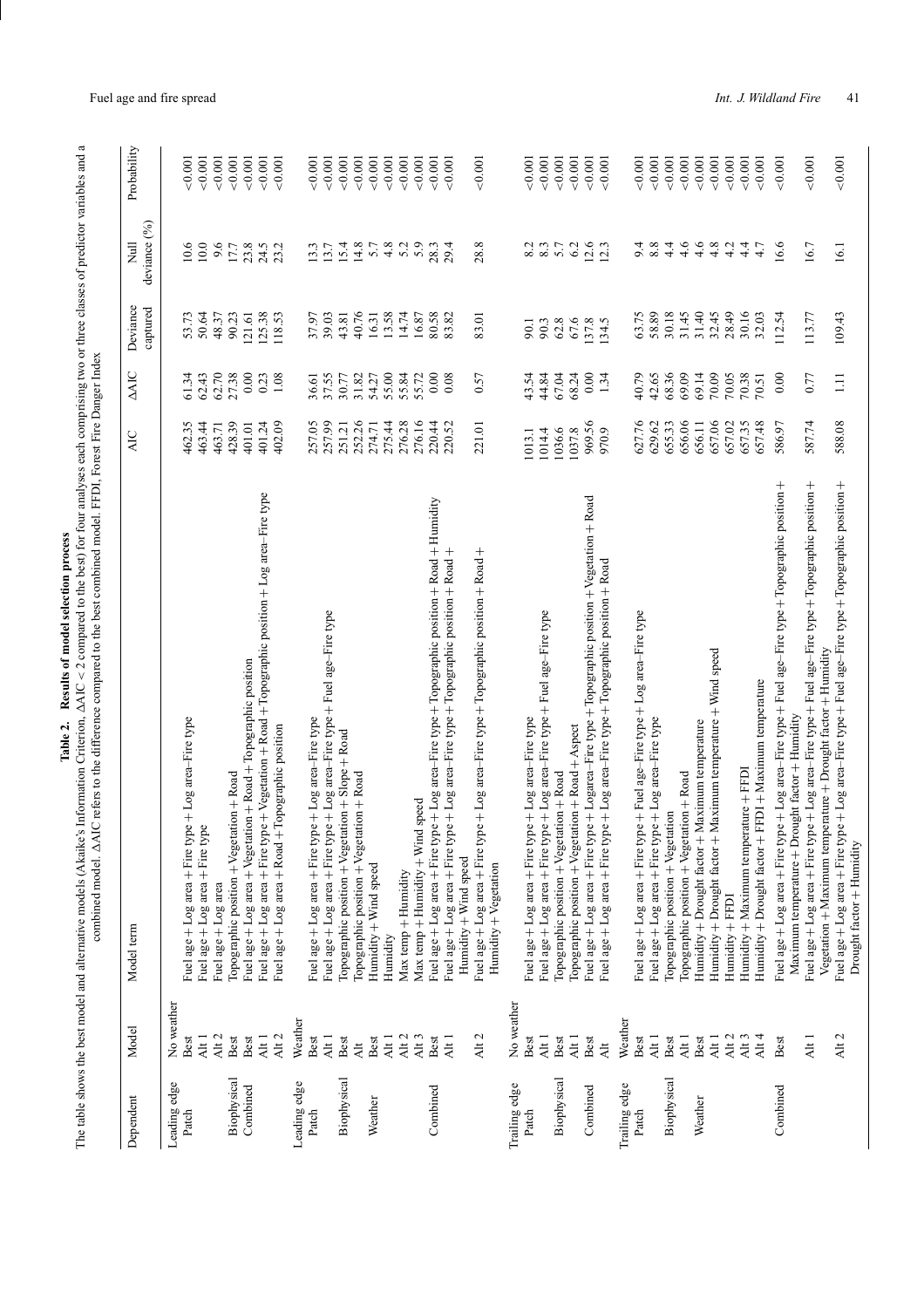**Table 3. Final models, showing the coefficients and goodness of fit measures for the best combined model for each of the four analyses** UP, unplanned

| Term                        | Estimate  | SE     | Z-value  | $P$ -value |
|-----------------------------|-----------|--------|----------|------------|
| Leading edge, no weather    |           |        |          |            |
| Intercept                   | $-1.8861$ | 0.5000 | $-3.772$ | 0.000      |
| Fuel age                    | $-0.1751$ | 0.0513 | $-3.413$ | 0.001      |
| Log area                    | 0.2875    | 0.0625 | 4.601    | 0.000      |
| Vegetation type 2           | $-0.5332$ | 0.3018 | $-1.767$ | 0.077      |
| Topographic position        | $-0.0238$ | 0.0076 | $-3.106$ | 0.002      |
| Road                        | 2.1036    | 0.2804 | 7.501    | 0.000      |
| Leading edge, with weather  |           |        |          |            |
| Intercept                   | $-1.0647$ | 0.8228 | $-1.294$ | 0.196      |
| Fire type UP                | $-2.2276$ | 0.8312 | $-2.680$ | 0.007      |
| Log area                    | $-0.0960$ | 0.1536 | $-0.625$ | 0.532      |
| Fuel age                    | $-0.2650$ | 0.0752 | $-3.524$ | 0.000      |
| Fire type UP (log area)     | 0.5296    | 0.1817 | 2.915    | 0.004      |
| Road                        | 1.7392    | 0.3984 | 4.366    | 0.000      |
| Humidity                    | 0.0345    | 0.0097 | 3.566    | 0.000      |
| Topographic position        | $-0.0275$ | 0.0102 | $-2.681$ | 0.007      |
| Trailing edge, no weather   |           |        |          |            |
| Intercept                   | 1.3979    | 0.4225 | 3.309    | 0.001      |
| Fuel age                    | $-0.0754$ | 0.0265 | $-2.842$ | 0.004      |
| Fire type UP                | $-1.2946$ | 0.3563 | $-3.633$ | 0.000      |
| Log area                    | 0.0348    | 0.0657 | 0.529    | 0.597      |
| Fire type UP (log area)     | 0.3619    | 0.0837 | 4.326    | 0.000      |
| Vegetation type 2           | $-0.3508$ | 0.1911 | $-1.836$ | 0.066      |
| Topographic position        | $-0.0253$ | 0.0044 | $-5.693$ | 0.000      |
| Road                        | 0.3333    | 0.1725 | 1.932    | 0.053      |
| Trailing edge, with weather |           |        |          |            |
| Intercept                   | 2.4954    | 1.0107 | 2.469    | 0.014      |
| Log area                    | $-0.0964$ | 0.0828 | $-1.165$ | 0.244      |
| Fuel age                    | 0.0269    | 0.0579 | 0.464    | 0.643      |
| Fire type UP                | $-1.1932$ | 0.5848 | $-2.040$ | 0.041      |
| Fire type UP (log area)     | 0.5829    | 0.1105 | 5.275    | 0.000      |
| Fire type UP (fuel age)     | $-0.1457$ | 0.0769 | $-1.895$ | 0.058      |
| Maximum temperature         | $-0.0405$ | 0.0230 | $-1.763$ | 0.078      |
| Drought factor              | $-0.0774$ | 0.0361 | $-2.143$ | 0.032      |
| Humidity                    | 0.0168    | 0.0068 | 2.484    | 0.013      |
| Topographic position        | $-0.0262$ | 0.0059 | $-4.461$ | 0.000      |

When an unplanned fire does encounter a low fuel-age patch, it is unlikely to stop at the leading edge, and if there is no road, there is less than 10% chance that an unplanned fire will stop. There have been previous studies that report unplanned fires being stopped by prescribed burns. For example, Rawson *et al*. (1985) reported three cases where unplanned fires were stopped in forested parts of Victoria, but two of these were burnt less than 2 months before the unplanned fire, and the third was ∼1 year before. Likewise, the cases reported by Grant andWouters (1993) were burnt only a few months before the unplanned fire, as were the majority of the cases studied by Underwood *et al*. (1985). These studies were selective samples of cases where prescribed fires were known to affect subsequent unplanned fires, in contrast to this study, which sampled a large number of low fuel-age patches, irrespective of whether they stopped fires or not, allowing the probability of effectiveness to be quantified.

Stopping success decreases with fuel age, which is due to the regrowth of fuels. Fuel accumulation has been studied in many situations, and the results vary. Some studies from forests



**Fig. 4.** Fitted equations for the final model on the leading edge including weather variables against fuel age: comparing patches with and without roads on their leading edge (*a*); comparing fire type (unplanned, UP; or prescribed, PR) and fire area (*b*), where the area is either the median for all fires (22 ha) or in the upper 2% of areas (3000 ha). In each graph, terms not illustrated are held at their median values.

in south-eastern Australia report that fine fuels are back to significant levels (i.e. likely to lead to fire intensities that are unsuppressable) after between 3 and 5 years (Conroy 1996; Adams and Simmons 1994; Morrison *et al.* 1996; Anon. 2003; Gould *et al*. 2007). The present study suggests that the modest effect of fuel reduction on ability to stop a subsequent unplanned fire is essentially gone after 5 years.

The trailing edge was approximately three times more effective at stopping unplanned fires than the leading edge. The present study has not adequately explained why this is so, but it has revealed that fuel age is not a major factor. The greater effectiveness of the trailing edge may be due to the effect of suppression or simply to chance. Fire fighters will use the trailing edge of a reduced fuel-age patch rather than the leading edge because of the lower fire intensity of the fire in the patch. Probably, most of the unplanned fires in our study were fought, but there are no data with which to identify which of the 1500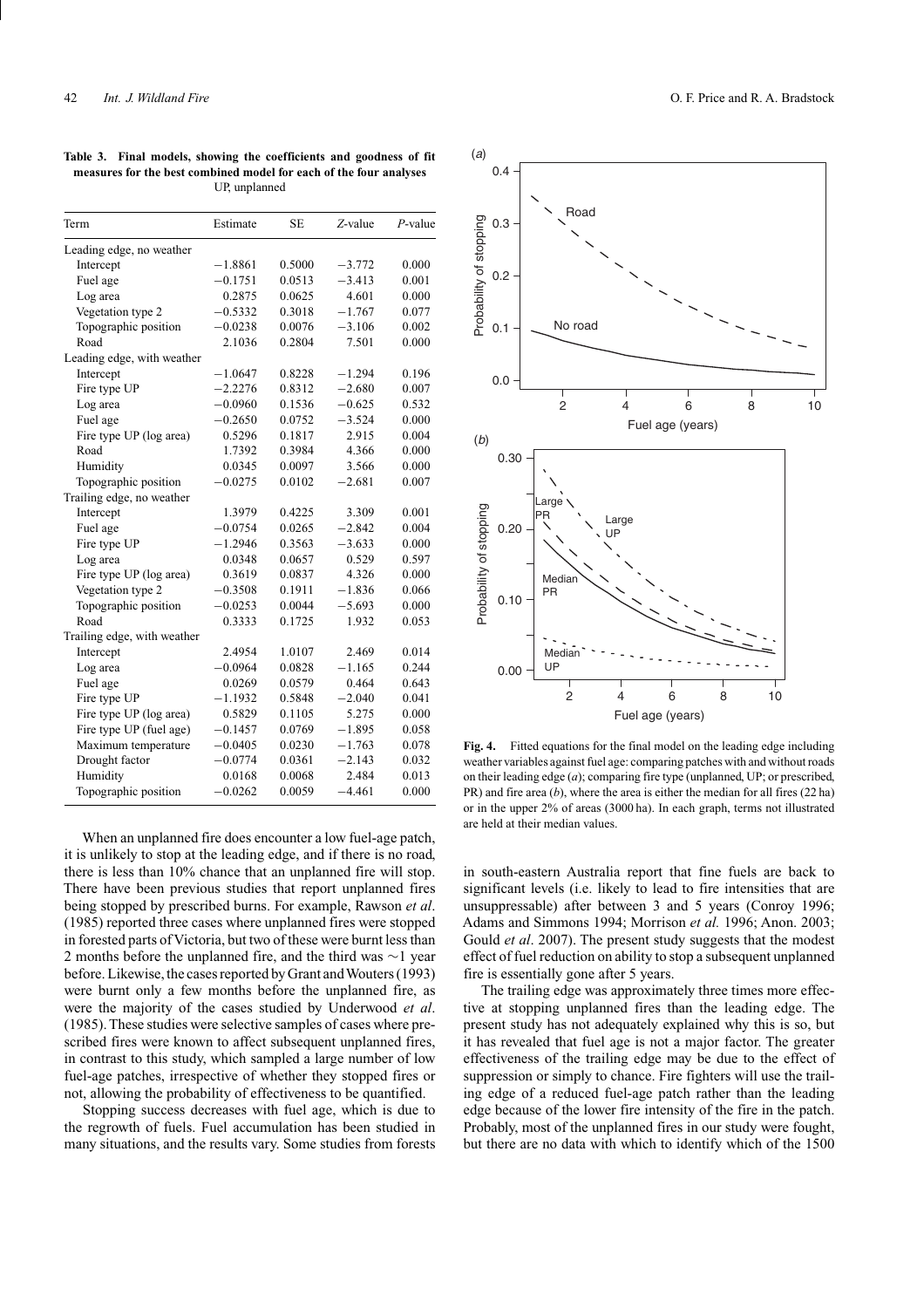

**Fig. 5.** Fitted equations for the final model on the trailing edge including weather variables against fuel age: comparing fire type (unplanned, UP; or prescribed, PR) and fire area, where the area is either the lower quartile (small, 6 ha) or the upper quartile of fire sizes (156 ha).

events involved suppression. If suppression was a major factor, then trailing-edge success would have been lower in the absence of suppression, so in effect, our study has identified the upper limit or most optimistic estimation of effectiveness. Thus, it does not change the general conclusion that fuel age does not have much influence on stopping unplanned fires.

The other possible explanation for the higher effectiveness of the trailing edge is that there is a reasonable probability that the unplanned fire will stop somewhere in the patch by chance alone. This probability is presumably related to the relative size of the unplanned fire and the reduced fuel patch: if the unplanned fire is small and the patch is large, there is a high chance that the unplanned fire boundary will fall within the patch. In our sample, the mean area ratio of unplanned fire to patch was  $\sim$ 50, but for 87% of those where the ratio was 5 or less  $(n = 107)$ the unplanned fire stopped within the patch. This suggests that chance does have a role. Not only that, it suggests that there is a 'background' level of stopping chance that is not influenced by the attributes studied here. This may explain why success remains at 25% even for patches with fuel ages of 10 years or more, whether with or without a road barrier. If this background level of fire stopping were removed, then the residual trailing effectiveness is not much greater than the leading-edge effectiveness.

The fact that roads had a strong effect on the leading edge but not on the trailing edge may also be related to suppression. Fire fighters often light backing fires from roads toward an advancing fire, and are likely to site the backing fire where a reduced fuel patch on the other side of the road will reduce the chance of the fire spotting.

Large unplanned fire patches were more effective than large prescribed fire patches at stopping unplanned fires. This is probably at least partly due to the chance effect discussed above. However, it may also be because large unplanned fires burnt more intensely and had a stronger fuel-reduction effect than the prescribed fires.

The weather effects revealed here are only approximate because the weather data used was not the actual weather

experienced at the fire front, but abstracted because the timing of the encounters was not known precisely and the weather station was removed from the fires. It is likely that the statistical relationships would be stronger if fire-ground weather could be used and the percentage of deviance captured by the models would be improved.

Although low fuel-age patches are not highly effective at stopping fires, there is a considerable body of evidence that patches produced by prescribed fire reduce the intensity of subsequent unplanned fires (McArthur 1962; Luke and McArthur 1977; Cheney 1994; Gould *et al*. 2007) and their rate of spread (McCarthy andTolhurst 2004; Gould *et al*. 2007). Under extreme weather conditions, unplanned fires may not be controllable unless they have been recently burnt (Grant and Wouters 1993). Thus, it is sensible to place prescribed burns in areas where maximum advantage can be gained from fire suppression of subsequent unplanned fires: that is, primarily close to the assets that need to be protected. Current approaches to fire management in the region have targeted the bulk of prescribed burning at the urban edge (Anon. 2006).

Given the low likelihood of stopping unplanned fires, it follows that prescribed burns will have a small effect on minimising the overall area burnt over a fire season. This conclusion is supported by macro-scale analyses (Gill and Moore 1997 in Western Australia and Brewer and Rogers 2006 in the USA) that correlated annual regional values for the area burnt by unplanned fire with the area burnt by prescribed fire. Therefore, to have a substantial effect on unplanned fire area, a very considerable proportion of the landscape would need to be treated. This conclusion has been reached by several previous modelling studies based on well-established fire spread equations, both in Australia (Bradstock *et al*. 1998*a*, 1998*b*; King *et al*. 2006, 2008) and elsewhere (Pinol *et al*. 2005; Cary *et al*. 2009).

The present study also throws light on the broader question of the consequences of fire suppression that removes many of the smaller unplanned fires. It has previously been proposed (at least in the USA) that the reduction in small patches has resulted in larger, catastrophic unplanned fires because fuel ages become homogenised and thus don't provide any hindrance to unplanned fire (Minnich and Chou 1997). However, this argument is contested by others (Keeley *et al*. 1999; Keeley and Fotheringham 2001). The present study suggests that for south-eastern Australia there would be little effect of removing small unplanned fires because the low fuel-age patches these fires would have created would pose little hindrance to unplanned fires anyway.

#### **Acknowledgements**

We thank Janet Cohn for collating much of the data for this analysis and the staff of Department of Environment and Climate Change who, over many years, have created and collated local fire history maps. This work is supported by funding from the Rural Fire Service of NSW.

#### **References**

Adams R, Simmons D (1994) The impact of fire intensity on litter loads and understorey floristics in an urban fringe dry schlerophyll forest and implications for management. In 'Fire and Biodiversity: the Effects and Effectiveness of Fire Management'. pp. 21–25. (Biodiversity Unit, Department of Environment, Sport and Territories: Melbourne)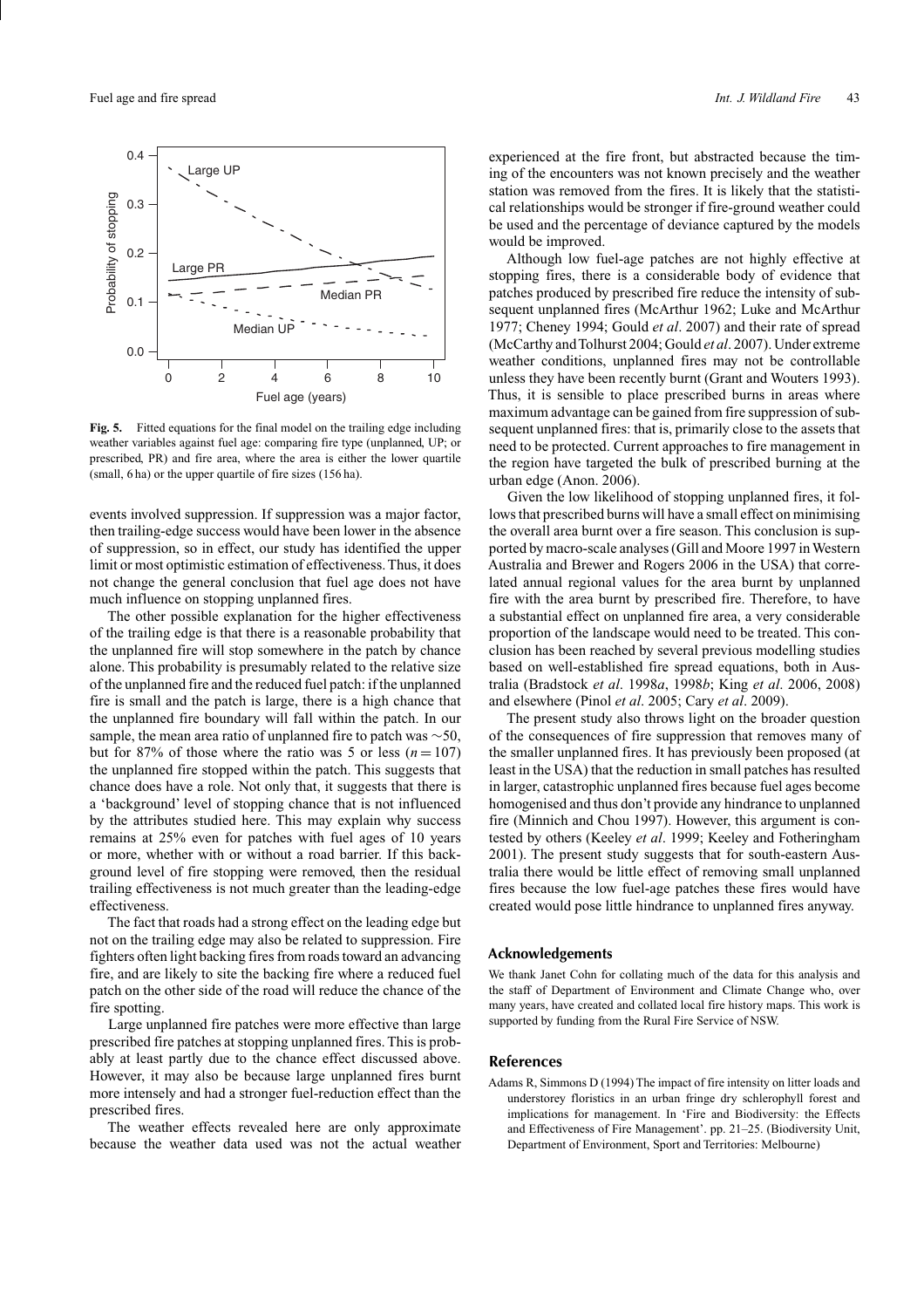- Anon. (2003) Ecological effects of repeated low-intensity fire in a mixed eucalypt foothill forest in south-eastern Australia – Summary report (1984–1999). Department of Sustainability and Environment. (Melbourne)
- Anon. (2006) Bushfire mitigation plan 2006–2010. Blue Mountains Bush Fire Committee. (Katoomba, NSW)
- Bradstock R (2003) Protection of people and property: toward and integrated risk management model. In 'Australia Burning: Fire Ecology, Policy and Management Issues'. (Eds G Cary, D Lindenmeyer, S Dovers) pp. 119–123. (CSIRO Publishing: Melbourne)
- Bradstock RA, Gill AM (2001) Living with fire and biodiversity at the urban edge: in search of a sustainable solution to the human protection problem in southern Australia. *Journal of Mediterranean Ecology* **2**, 179–195.
- Bradstock RA, Gill AM, Kenny BJ, Scott J (1998*a*) Bushfire risk at the urban interface estimated from historical weather records: consequences for the use of prescribed fire in the Sydney region of southeastern Australia. *Journal of Environmental Management* **52**, 259–271. doi:10.1006/JEMA.1997.0177
- Bradstock RA, Bedward M, Kenny BJ, Scott J (1998*b*) Spatially-explicit simulation of the effect of prescribed burning on fire regimes and plant extinctions in shrublands typical of south-eastern Australia. *Biological Conservation* **86**, 83–95. doi:10.1016/S0006-3207(97)00170-5
- Brewer S, Rogers C (2006) Relationships between prescribed burning and wildfire occurrence and intensity in pine–hardwood forests in north Mississippi, USA. *International Journal of Wildland Fire* **15**, 203–211. doi:10.1071/WF05068
- Burnham KP, Anderson DR (2002) 'Model Selection and Multimodel Inference: A Practical Information-Theoretic Approach.' (Springer-Verlag: New York)
- Cary G, Flannigan MD, Keane RE, Bradstock RA, Davies ID, Lenihan JM, Li C, Logan KA, Parsons RA (2009) Relative importance of fuel management, ignition management and weather for area burned: evidence from five landscape–fire–succession models. *International Journal of Wildland Fire* **18**, 147–156. doi:10.1071/WF07085
- Catling PC (1991) Ecological effects of prescribed burning practices on the mammals of southeastern Australia. In 'Conservation of Australia's Forest Fauna'. (Ed. D Lunney) pp. 353–363. (Royal Zoological Society of NSW: Sydney)
- Cheney P (1994) The effectiveness of fuel reduction burning for fire management. In 'Fire and Biodiversity: The Effects and Effectiveness of Fire Management'. pp. 9–16. (Biodiversity Unit, Department of Environment, Sport and Territories: Melbourne)
- Clack P (2003) 'Firestorm: trial by fire.' (Wiley: Brisbane, QLD)
- Conroy RJ (1996) To burn or not burn? A description of the history, nature and management of bushfires within Ku-Ring-Gai Chase National Park. *Proceedings of the Linnean Society of New South Wales* **116**, 80–96.
- de Ligt R (2005) 'Patterns in the Probability of Burning with Time-Since-Fire in the Greater Sydney Region.' (Australian National University: Canberra)
- Doogan M (2006) The Canberra firestorm: Inquests and inquiry into four deaths and four fires between 8 and 18 January 2003. ACT Coroner, Canberra.
- ESRI (2005) 'ARCMAP, version 91 (Build 766).' (Environmental Systems Research Institute: Redlands, CA)
- Fernandes PM, Botelho HS (2003) A review of prescribed burning effectiveness in fire hazard reduction. *International Journal of Wildland Fire* **12**, 117–128. doi:10.1071/WF02042
- Flannigan MD, Vonder Haar TH (1986) Forest fire monitoring using NOAA satellite AVHRR. *Canadian Journal of Forest Research* **16**, 975–982. doi:10.1139/X86-171
- Gill AM, Bradstock RA (1998) Prescribed burning: patterns and strategies. In 'Proceedings of the 13th International Conference on Fire and Forest Meteorology', Lorne, VIC, Australia. pp. 3–6. (International Association of Wildland Fire: Moran, WY, USA)
- Gill AM, Moore PHM (1997) 'Contemporary Fire Regimes in the Forests of South-western Australia.' (CSIRO Plant Industry: Canberra)
- Gill AM, Bradstock RA, Cohn JS (2003) Fire management tradeoffs at the bushland–urban interface? In '3rd International Wildland Fire Conference', 3–6 October 2003, Sydney. Paper 276. (CD-ROM)
- Gould JS, McCaw WL, Cheney NP, Ellis PF, Knight IK, Sullivan AL (2007) 'ProjectVesta – Fire in Dry Eucalypt Forest: Fuel Structure, Fuel Dynamics and Fire Behaviour.' (Ensis–CSIRO and Department of Environment and Conservation: Canberra)
- Grant SR, Wouters MA (1993) The effect of fuel reduction burning on the suppression of four wildfires in western Victoria. Department of Conservation and Natural Resources, Research Report 41. (Melbourne)
- Hennessy K, Lucas C, Nicholls N, Bathols J, Suppiah R, Ricketts J (2005) 'Climate Change Impacts on Fire-Weather in South-east Australia.' (CSIRO Marine and Atmospheric Research: Melbourne)
- Jasper RG (1999) The changing direction of land managers in reducing the threat from major bushfires on the urban interface of Sydney. In 'Australian Bushfire Conference'. (Eds I Lunt, DG Green) pp. 175– 184. (Charles Sturt University, School of Environment and Information Sciences: Albury, NSW)
- Keeley JE, Fotheringham CJ (2001) Historic fire regime in Southern California shrublands. *Conservation Biology* **15**, 1536–1548. doi:10.1046/ J.1523-1739.2001.00097.X
- Keeley JE, Fotheringham CJ, Morais M (1999) Re-examining fire suppression impacts on brushland fire regimes. *Science* **284**, 1829–1832. doi:10.1126/SCIENCE.284.5421.1829
- Keith DA (2004) 'Ocean shores to desert dunes: the native vegetation of New South Wales and the ACT.' (Department of Environment and Conservation: Hurstville, NSW)
- King KJ, Cary GJ, Bradstock RA, Chapman J, Pyrke A, Marsden-Smedley JB (2006) Simulation of prescribed burning strategies in south-west Tasmania, Australia: effects on unplanned fires, fire regimes, and ecological management values.*International Journal ofWildland Fire* **15**, 527–540. doi:10.1071/WF05076
- King KJ, Bradstock RA, Cary G, Chapman C, Marsden-Smedley JB (2008) An investigation into the relative importance of fine scale fuel dynamics on reducing fire risk in south west Tasmania. *International Journal of Wildland Fire* **17**, 421–430. doi:10.1071/WF07052
- Li Y, Campbell EP, Haswell D, Sneeuwjagt RJ, Venables WN (2003) Statistical forecasting of soil dryness index in the southwest of Western Australia. *Forest Ecology and Management* **183**, 147–157. doi:10.1016/ S0378-1127(03)00103-8
- Luke RH, McArthur AG (1977) 'Bushfire in Australia.' (Australian Government Publishing Service: Canberra)
- McAneney KJ (2005) Australian bushfire: quantifying and pricing the risk to residential properties. In 'Planning for Natural Hazard – How can we Mitigate the Impacts?' (Eds SQRJ Morrison, EA Bryant) pp. 13–22. (GeoQuEST Research Centre, University of Wollongong: Wollongong)
- McArthur AG (1962) 'Control Burning in Eucalypt Forests.' (Forestry and Timber Bureau: Canberra)
- McCarthy GJ,Tolhurst KG (2004) Effectiveness of broad scale fuel reduction burning in Victorian parks and forests. In 'Bushfire 2004: Earth Wind and Fire – Fusing the Elements'. (Department of Environment and Heritage: Adelaide)
- McCullagh P, Nelder JA (1983) 'Generalised Linear Models.'(Chapman and Hall: London)
- Minnich RA, Chou YH (1997) Wildland fire patch dynamics in the chaparral of southern California and northern Baja California. *International Journal of Wildland Fire* **7**, 221–248. doi:10.1071/WF9970221
- Morrison D, Buckney R, Bewick B (1996) Conservation conflicts over burning bush in south-eastern Australia. *Biological Conservation* **76**, 167–175. doi:10.1016/0006-3207(95)00098-4
- Mount AB (1972) 'The Derivation and Testing of a Soil Dryness Index Using Run-Off Data.' (Tasmanian Forestry Commission: Hobart)